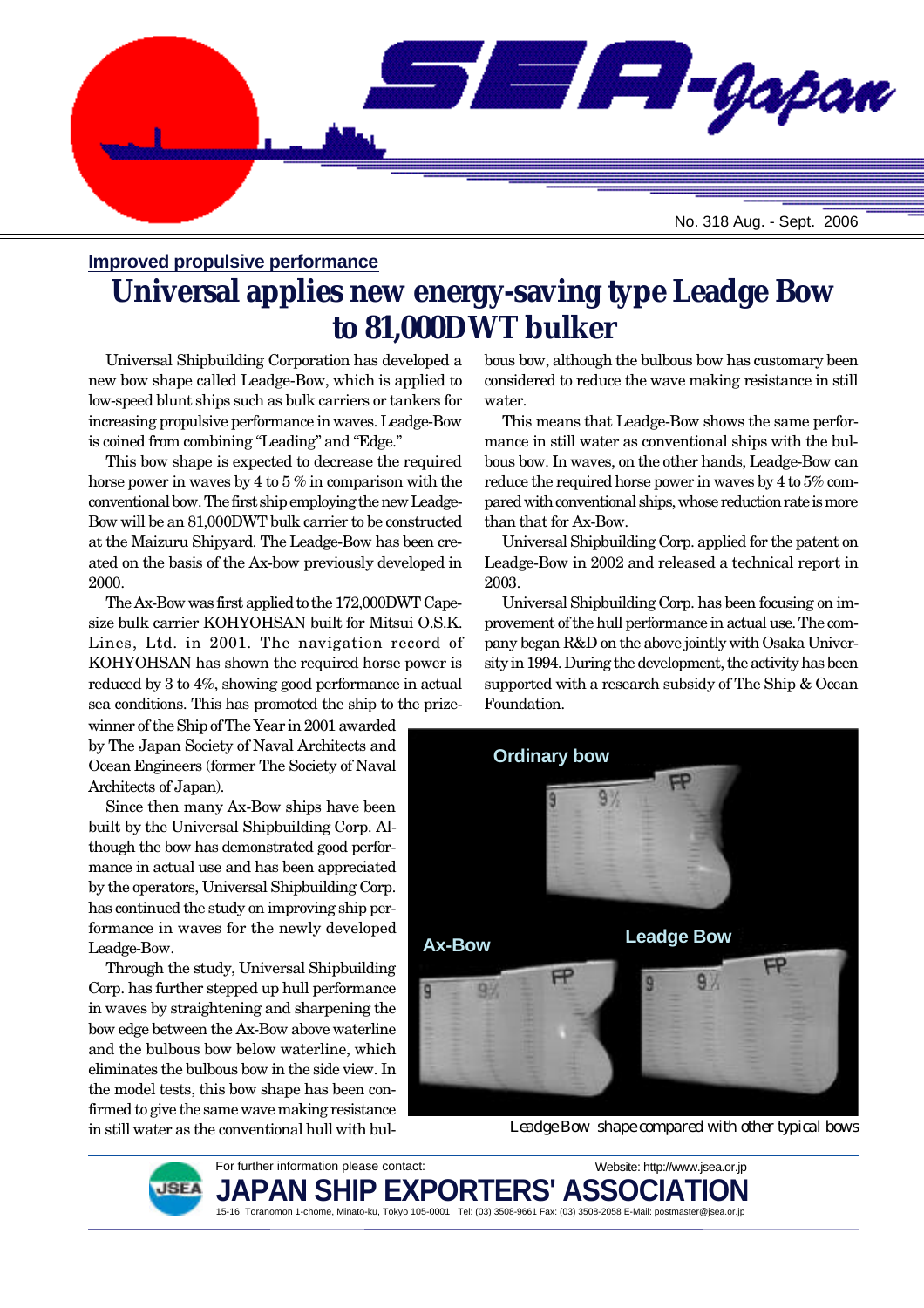## **Imabari completes Ro/Ro ship, HOKUREN MARU, for domestic owner**

Imabari Shipbuilding Co., Ltd. has completed the HOKUREN MARU (HN: 604), a 13,950GT roll-on/roll-off cargo carrier, for a Japanese domestic owner at its Imabari Works.

The HOKUREN MARU employs a new design developed for high-speed vessels with a new navigation system by Imabari based on safety and environmentally friendly concepts. The ship is now operating between Kushiro, Hokkaido, and Hitachi, Ibaraki Pref.

This is the first of two sister vessels, which are replacements for predecessors. Due to the increase in car cargo transportation, the sizes have increased over the former vessels as seen in the table below.

The HOKUREN MARU has four car loading decks, and two rampway doors (drive-through access) are suitably installed at the fore and the stern of the starboard side of "B" deck.

The chassis can load from the rampways of "B" deck into the designated positions in the areas of "A," "B" and "C" decks through hinged-type slope ways. The passenger cars can be accommodated in the same way to "C" and to "D" decks through hinged type and fixed type slope ways.

The car loading deck "B" is designed with completely non-pillar construction for efficiently loading and unloading cars, and other decks also employ the non-pillar design except the areas around the slope ways. The non-pillar construction facilitates not only chassis roll-on/roll-off work but also general passenger car maneuver.

Ship maneuverability in both ports



has become easier with one bow thruster and two stern thrusters. These thrusters use controllable pitch propellers and can be operated at the starboard side of the wheelhouse bridge, where the operation console and joystick system are installed. The joystick allows one man control of the main engine, bow, and stern thrusters.

The rudder roll stabilizer (RRS) system, a new technology, is applied to automatic reduction of the listing motion caused by winds and waves during operation. Triple measures for ship motions during navigation are taken for ensured safe transport. The vessel has one pair of retractable fin stabilizers and an anti-rolling tank system that is installed on the accommodation deck. The combined effect gives passengers and the crew comfort and restrains motions of car cargoes. Moreover, deeper bilge keels are employed for anti-rolling.

All crew cabins have a private room with a toilet and bath, and higher ranks including senior officers have a duty room and bedroom.

The owner required higher ship speed for maintaining a reliable service. Therefore, the main engine uses the 8L60MC-C diesel with sufficient propulsion power to navigate at a very fast speed of 24 knots, which is faster than the same class of the conventional roll-on/roll-off cargo carrier.

To cope with such speed and fuel efficiency requirements, the vessel uses a controllable pitch propeller and uses the PBCF system.

Onboard electricity demand is supplied by two diesel generators and the main engine shaft generator. Safe ship operation is ensured with advanced navigation systems including AIS, ECDIS, and GPS systems.

Principal Particulars

- $L$  (o.a.)  $x L$  (b.p.)  $x B x D$  (Acc)  $x d$ (ext): 173.3m x 162.7m x 26.6m x 21.75m x 7.14m
- GT: 13,950t (JG, treating as two decks rule)

DWT: 6,597mt at scantling draught Main engine: KAWASAKI MAN

B&W 8L60MC-C (M-VIII) x 1 unit MCR : 17,840 kW x 123 rpm

NCR : 15,300 kW x 117 rpm

Speed, service: abt. 24 knots (without fin stabilizer)

Classification: NK NS\*

Passengers : 12

#### **Size comparison**

|                        | <b>HOKUREN MARU</b> | <b>Former ship</b> |
|------------------------|---------------------|--------------------|
| Length, o.a            | 173.3m              | 153.6m             |
| Breadth, mld.          | 26.6m               | 21.40 <sub>m</sub> |
| Deck (Accom. Dk)       | 21.75m              | $17.35 \text{ m}$  |
| 12m chassis (headless) | 135 units           | 100 units          |
| Passenger car          | 64 cars             | <b>None</b>        |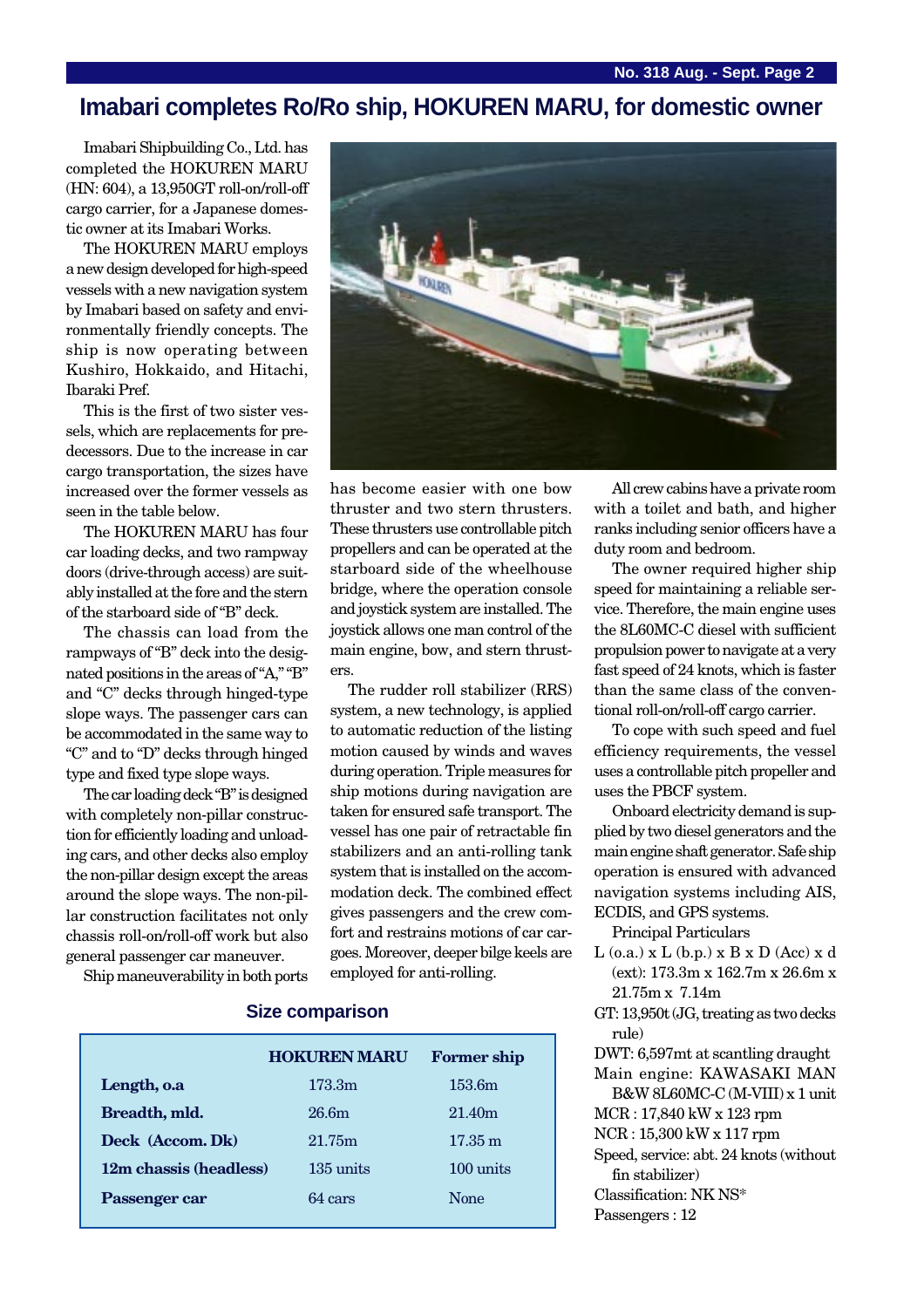### **Namura completes 229,045-dwt ore carrier, GAIA CELERIS**

Namura Shipbuilding Co., Ltd. has completed construction of the 229,045 dwt ore carrier, GAIA CELERIS (HN: 270), and delivered the vessel to Seaside View Maritima S. A. on April 18, 2006. This is the third of the series of this ship type, the capacity of which is the largest class among Namura's construction recrds.

The GAIA CELERIS has the strengthened hull like a double hull construction to cope with transport of a variety of cargo ores. The vessel has five cargo holds and nine hatches, and the cargo holds are designed to be suitable for cargo handling and carriage of iron ore.

Superior propulsive perfor-



mance can be achieved due to a new hull form design developed by Namura's latest technology and long experience. The main engine is the long-stroke, lowspeed, and fuelefficient type, which drives a large diameter propeller. This combination provides the ship with increased propulsive efficiency.

Special considerations are given to ship safety, safeguards against environmental pollution, labor saving, and economical ship operation. NK M0 notion is applied to automation of machinery in the engine room.

Principal particulars

L (o.a.) x L (b.p.)x B x D x d: 319.58m x 308.96m x 54.00m x 24.30m x 18.10m

DWT/GT: 229,045mt/113,925t

Main Engine: Mitsubishi 6UEC 85 LSII diesel x 1 unit

NCR: 22,432 kW x 76.0rpm

- Speed: 17.20kt
- Classification: NK (NS\* "Ore Carrier",H-ARST/S/0.4L, ESP, MNS\* MO) Complement: 25

Completion: Apr. 12, 2006

# **3.9 million cubic ft chip carrier completed by Sanoyas**

The Mizushima Works and Shipyard of Sanoyas Hishino Meisho Corporation has completed the 3,900,000 cubic feet chip carrier, MIMOSA AFRICANA (HN: 1236), for delivery to CYGNET BULK CARRIER S. A. This vessel is the second vessel of this class and has a cargo hold capacity of 3.9 million cubic feet (approximately 111,000m<sup>3</sup>) developed by Sanoyas.

This vessel is the flush decker, and the accommodation quarters and engine room are located aft. Six cargo holds are arranged along the ship's centerline. Cargo hold structure is designed and arranged for efficient loading and unloading of chips.

This vessel has a large volume for cargo holds to load wood chips which have low density. Therefore, this vessel has a deeper depth than the conventional bulk carrier of the same deadweight tonnage class.

This vessel has a 975t/h chip unloader, and three deck cranes and four hoppers are installed between the hatches of the cargo holds. The main belt conveyor is laid fore-and-aft over the main deck, and a shuttle conveyor is equipped on the bow

to unload wood chips from the ship onto a shore facility. The cargo-handling equipment is designed to achieve unloading work quickly and safely. Hatch covers are the folding type driven by the electrohydraulic system.

The main engine is a low-speed, long-stroke, and two-cycle diesel engine, which is coupled with a highly efficient and large diameter propeller, for improved fuel consumption. The engine room meets the requirements for unattended machinery operation. Principal particulars  $L$  (o.a.) x  $L$  (b.p.)x  $B \times D \times d$ : 203.50m x 196.00m x 37.20m x 21.60m x 10.518m DWT/GT: 52,001mt/45,011t Main engine: MAN B&W 6S50MC-C diesel x 1 unit MCR: 12,400ps Cargo hold capacity (grain):  $111,471m^3(3,936,587ft^3)$ Classification: NK Complement: 28 Completion: Apr. 20, 2006

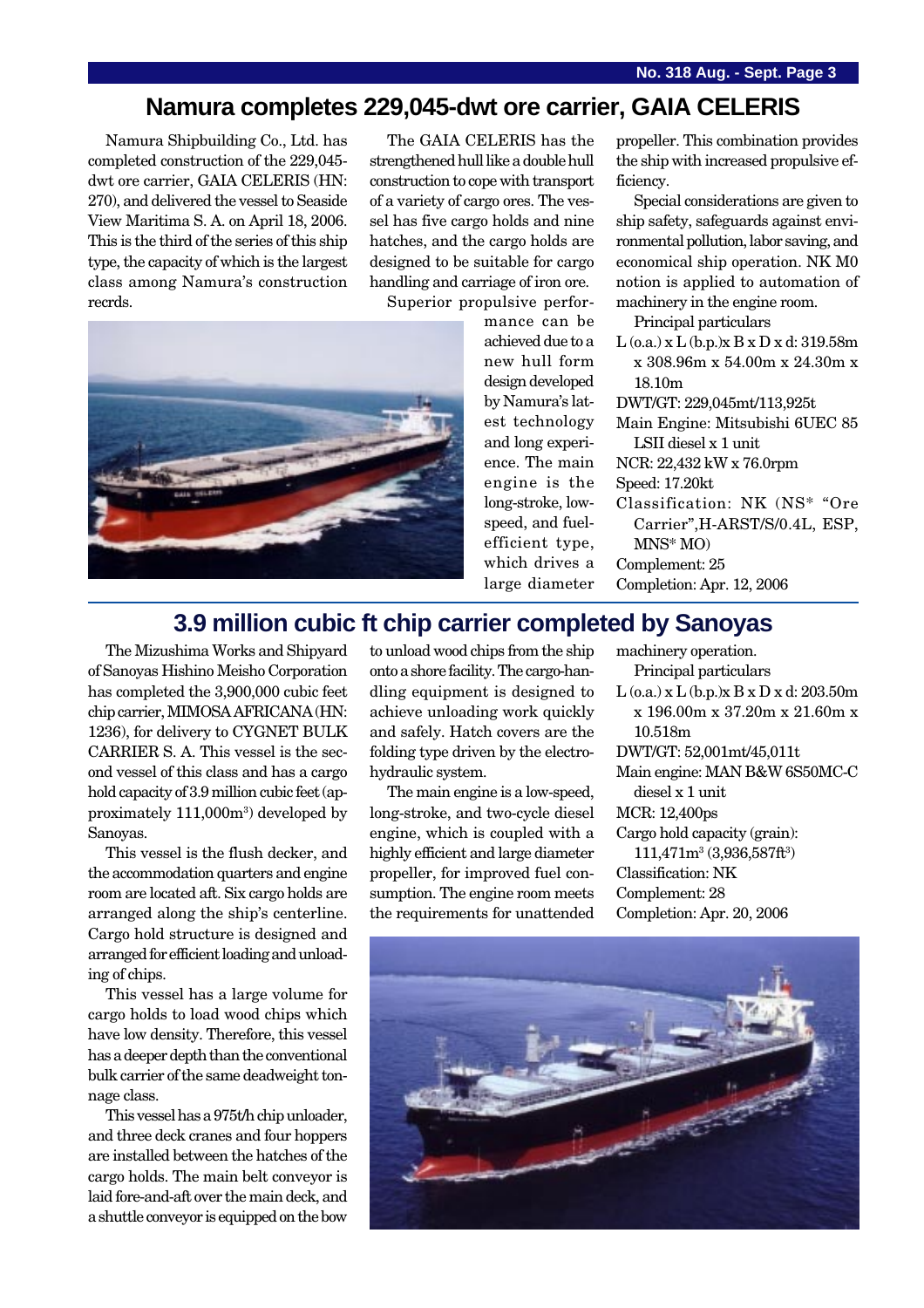## **MES completes 177,000DWT bulk carrier, ROYAL CHORALE**

Mitsui Engineering & Shipbuilding Co., Ltd. (MES) has completed the 177,000DWT Dunkerquemax Capesize bulk carrier, ROYAL CHORALE (HN: 1616), at its Chiba Works and delivered to Lepta Shipping Co., Ltd. of Liberia. The ROYAL CHORALE is the 11th vessel of the Dunkerquemax Capesize series built by MES.

The series is highly appreciated for its super wide hatch openings that facilitate cargo handling work. The

deadweight of 177,544 metric tons is also ranked among the largest Capesize class. A large cargo hold capacity of 197,050m3 , which is bigger than those of conventional Capesize bulk carriers, is provided by efficient cargo hold arrangement with nine holds and nine hatches.

The ballast tanks are divided into topside tanks and double bottom side tanks, thereby effective ballasting and deballasting are achieved. It is pos-



sible to exchange the ballast water during the navigation to protect the marine environment.

The main engine is the Mitsui MAN B&W 6S70MC type, which satisfies the IMO environmental standards of exhaust gas and achieves massive improvement of fuel saving by optimum matching at the normal service output. Diesel generators also satisfy the IMO standards for exhaust gas.

Principal particulars

- L (o.a.) x L (b.p.) x B x D x d: 289.00m x 279.00m x 45.00m x 24.40m x 17.95m
- DWT/GT: 177,544t/88,491t (d = 17.95m)
- Main engine: Mitsui MAN B&W 6S70MC diesel x 1 unit MCR: 16,860kW x 91rpm Speed, service: 15.0kt

Complement: 25

- Classification: NK
- Completion: Mar. 3, 2006

#### **Naikai completes passenger/car ferry, JINWA**

Naikai Zosen Corporation completed construction of the 499GT coasting passenger/car ferry for Nakajima Kisen Co., Ltd. of Japan at the Setoda Works on July 26, 2006. The ferry will ply between Mitsuhama Port of Matsuyama and the Nakajima Islands, both located in the Seto Inland Sea.

The ferry is designed with the barrier-free concept to cope with the increase in the number of people of advanced age in the islands. The facilities such as passenger cabins and toilets built on the car deck are barrierfree and arranged for disabled and/or elderly people, which complies with the requirements of the barrier-free standards. The cabins have a recliner and a table and chairs, and a sofa to offer comfortable travel.

The ferry has a very smart outward appearance, matching the sense of modern life. The cabins have a large window to fill the cabins with brightness. While the ferry has a slender hull form for increased ship speed, large

bilge keels are used to reduce rolling.

The twin main engines, propellers, and rudders are employed for increasing ship's operability and maneuverability. The bow thruster is used to facilitate berthing and unberthing maneuver at respective ports. Vehicles can roll on and roll off the car decks through the ramp doors at the bow and stern.

Principal particulars

L (o.a.) x L (o.a.) x B (mld.) x D x d (designed): 49.50m x 43.00m x 11.00m x 3.70m x 2.65m

GT: 462t

Car carrying capacity: 4 trucks or 18 passenger cars on the car decks

Passenger capacity: 310 passengers (within 1.5 hours or less)

Complement: 6

Main engines: Daihatsu 60DKM-20

x 2 units (two propellers) Engine output:

956kW x 900/255min-1 Speed, max. trial: 5.571kt Speed, service: 14.0kt Classification: JG, still water areas Completion: July 26, 2006

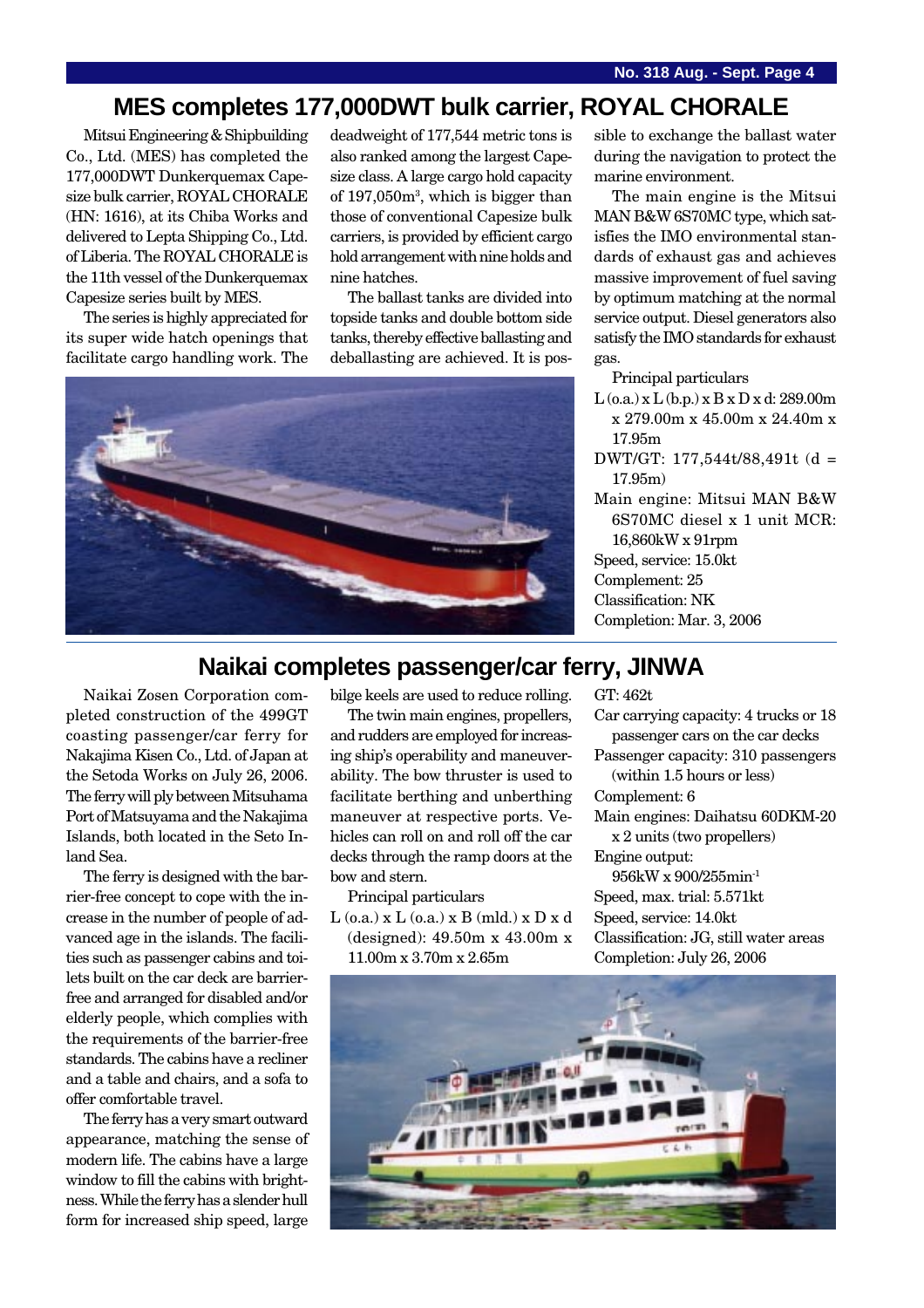### **SHI-ME delivers 105,250MTDW D/H tanker to Ambrosia Shipping Inc.**

Sumitomo Heavy Industries Marine & Engineering Co., Ltd. (SHI-ME) delivered a 105,250MTDW double-hull Aframax tanker, AM-BROSIA to Ambrosia Shipping Inc. at the SHI-ME Yokosuka Shipyard on June 21, 2006.

The hull form is optimized to

achieve high propulsive efficiency and is designed with highly reliable structures. The Sumitomo Stern System (SILD, NBS propeller and HLES Rudder) saves fuel consumption and improves maneuverability.

Cargo oil tanks and piping systems are arranged in triple-segregation



Koyo Dockyard Co., Ltd. of the Imabari Group delivered the OOCL DUBAI, a 5,888TEU type container carrier, on June 29, 2006 to Southern Route Maritime S. A. The OOCL DUBAI is the fourth of eight sister carriers operated by Orient Overseas Container Lines (OOCL), or the 22nd container carrier of the same type built by the Koyo Dockyard.

The OOCL DUBAI can carry 2,660TEUs in the container holds and 3,228TEUs on the upper deck. The holds can stow nine tiers (including one tier of high cube containers) and 14 rows, and the upper deck can stack seven tiers and 16 rows of containers. The simple hull construction is adopted for increasing container stowage space, permitting loading of 1,071 units (including 24 units in the hold) of 45ft containers and 103 units of 48ft containers in response to increasing container capacity.

Each hatch coaming has three hatch cover panels, and 17 sets of lashing bridges are installed on the upper deck. A total of 586 connectors are provided for air cooling type reefers in the holds and on the upper deck. Moreover, the holds can carry dangerous goods including Class 1 (explosives). The ship hull strength was degroups for flexible cargo handling. Water ballast tanks are coated with modified epoxy coating with back up anodes for easy maintenance and inspection. The vapor

# **Koyo completes container carrier,OOCL DUBAI for Southern Route Maritime**

signed by considering various ways for container-handling operation. The automatic heeling system is installed to adjust any listing during cargo handling.

Fuel oil tanks are arranged below the water line to prevent oil outflow by collision with a tug boat or berth fenders, etc. The fuel oil overflow pipes are arranged in the second deck passage space to avoid outflow on the upper deck. Low sulphur tanks are provided to cope with MARPOL Anemission control system (VECS) is installed, complying with the US Coast Guard requirements to prevent air pollution during cargo handling. For ship safety, a fixed flammable gas detection system is provided in water ballast tanks adjacent to cargo oil tanks.

Principal particulars

L (o.a.) x L (b.p.)x B x D x d: 239.00m x 229.00m x42.00m x 21.30m x 12.19m

DWT/GT: abt. 105,250mt/abt. 56,500t Loading capacity: 122,330m3

Main engine: DU-Sulzer 6RTA58T diesel x 1 unit

Service Speed: 15.2kt at 12.19 draft Complement: 23 Classification: LR

Completion: 21 June 2006

nex VI. Moreover, the stern tube air sealing device is provided for prevention of marine oil pollution.

The crew can access the boatswain store, steering gear room, and the container holds through the second deck passage only.

Principal particulars

L(o.a.) x B x D x d: 280.54m x 40.00m x 24.0m x 14.00m

DWT/GT: 66,940t/66,462

Main engine: MITSUI-MAN B&W 10K98MC (MARK VI) x 1 unit

MCR: 57,200kw x 94.0rpm Speed, service: 25.0kt Complement: 25 Classification: NK Flag: Hong Kong Completion: June 29, 2006